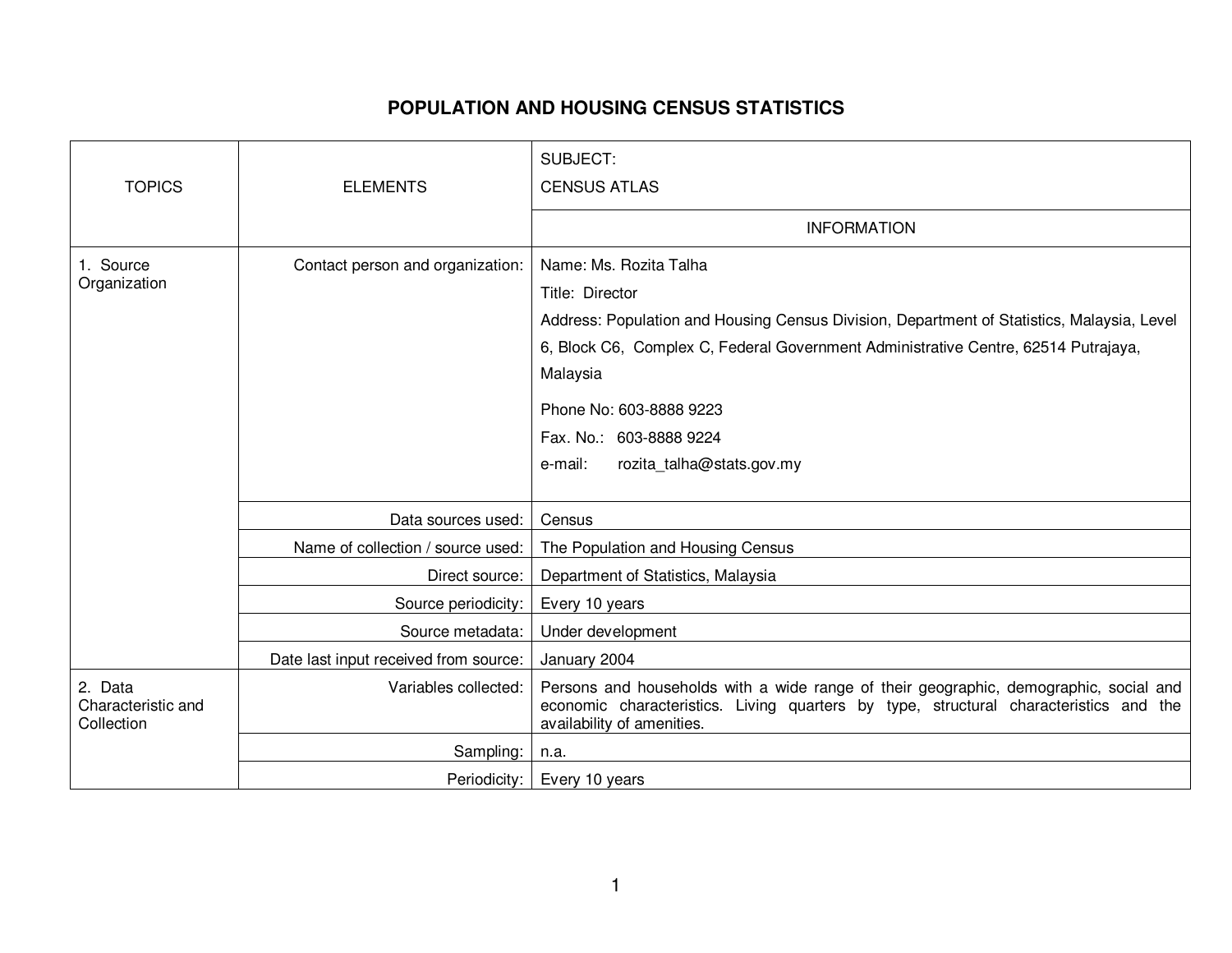|                                                               | Reference period:                             | Census Day $-5$ July 2000                                                                                                                            |
|---------------------------------------------------------------|-----------------------------------------------|------------------------------------------------------------------------------------------------------------------------------------------------------|
|                                                               | Base period:                                  | 2000                                                                                                                                                 |
|                                                               | Date last updated:                            | 2000                                                                                                                                                 |
|                                                               | Link to release calendar:                     | n.a.                                                                                                                                                 |
|                                                               | Other data characteristics and<br>collection: | n.a.                                                                                                                                                 |
| 3. Statistical<br>Population and<br>Scope of the Data         | Statistical population:                       | All Households                                                                                                                                       |
|                                                               | Geographical coverage:                        | Malaysia                                                                                                                                             |
|                                                               | Sector coverage:                              | n.a.                                                                                                                                                 |
|                                                               | Institutional coverage:                       | n.a.                                                                                                                                                 |
|                                                               | Item coverage                                 | n.a.                                                                                                                                                 |
|                                                               | Population coverage:                          | All Households                                                                                                                                       |
|                                                               | Product coverage:                             | n.a.                                                                                                                                                 |
|                                                               | Other coverage:                               | n.a.                                                                                                                                                 |
| 4. Statistical<br>Concepts and<br><b>Classifications Used</b> | Key statistical concepts used:                | Demography and Household concepts based on Principles and Recommendations for<br>Population and Housing Census, Revision 1 United Nation guidelines. |
|                                                               | Classifications used:                         | 1. Occupation classification in accordance with Malaysian Standard Classification of<br>Occupations, (MASCO) 1998.                                   |
|                                                               |                                               | 2. Industry classification in accordance with Malaysia Standard Industrial Classification<br>(MSIC) 2000.                                            |
|                                                               |                                               | 3. International Standard Classification of Education, (ISCED 1972).                                                                                 |
| 5. Statistical<br>Computation and<br>Dissemination            | Aggregation and consolidation:                | n.a.                                                                                                                                                 |
|                                                               | Estimation:                                   | n.a.                                                                                                                                                 |
|                                                               | Imputation:                                   | n.a.                                                                                                                                                 |
|                                                               | Transformations:                              | n.a.                                                                                                                                                 |
|                                                               | Validation:                                   | n.a.                                                                                                                                                 |